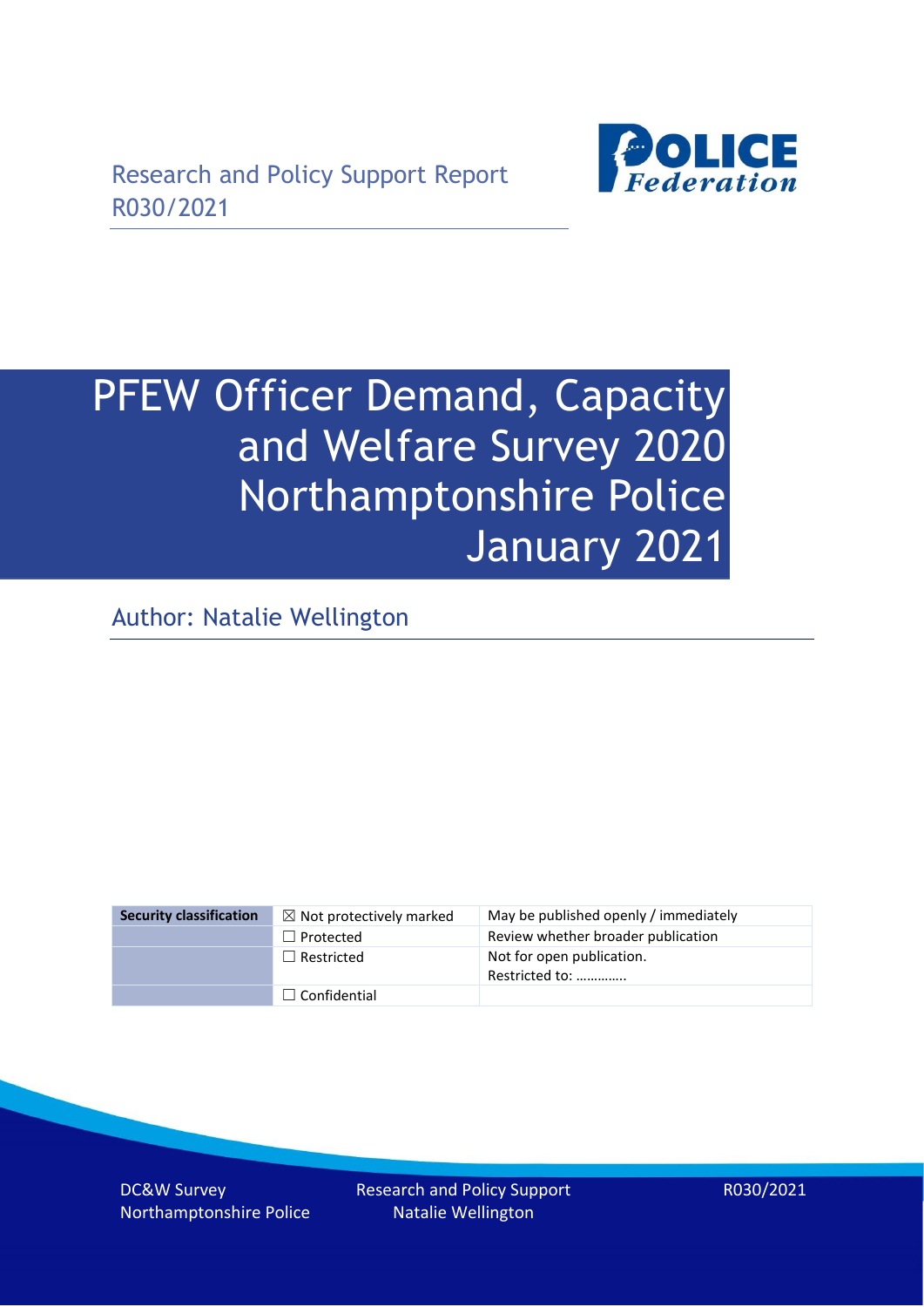# **CONTENTS**

| 4.          |                                                            |  |
|-------------|------------------------------------------------------------|--|
| 5.          |                                                            |  |
| 6.          |                                                            |  |
| $7_{\cdot}$ | ORGANISATIONAL SUPPORT FOR MENTAL HEALTH AND WELLBEING  17 |  |
| 8.          |                                                            |  |
|             |                                                            |  |

DC&W Survey Northamptonshire Police Research and Policy Support<br>Natalie Wellington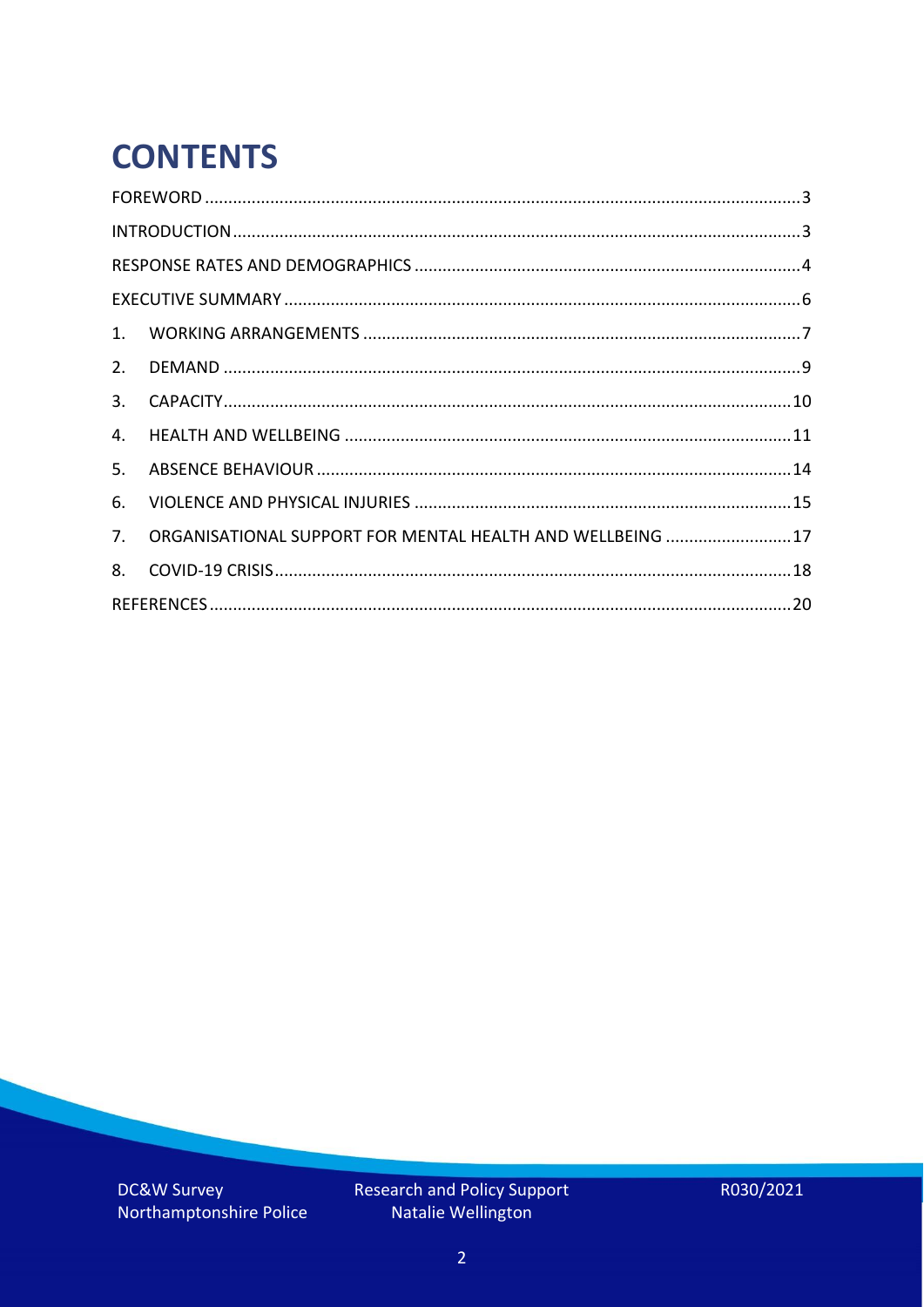### <span id="page-2-0"></span>**FOREWORD**

#### <span id="page-2-1"></span>**INTRODUCTION**

The Demand, Capacity and Welfare Survey is a biennial survey that started in 2016. This was in response to unprecedented budgetary cuts and a 14% fall in officer numbers over a seven year period from a high of 142,056 in 2009 to 122,748 in March 2016. <sup>i</sup> Evidence from a focus group study conducted by the PFEW<sup>ii</sup> also highlighted that these reductions may have been having a negative effect on officers' individual wellbeing. It was within this context that the Police Federation of England and Wales (PFEW) began a biennial Demand, Capacity and Welfare Survey. The 2020 PFEW Demand, Capacity and Welfare Survey is the third iteration of the survey. Due to the current global health crisis we have included questions specific to COVID-19, in order to help us to better understand the impacts of working within the police service during this crisis and officers' experiences on the ground. We have reported personal impacts in a specific section and organisational impacts are reported at contextually appropriate points throughout the report, to enable comparisons with other relevant items (for example we have included the results for the question asking whether COVID-19 has had an impact on single-crewing within the same section as the results for the question regarding frequency of single-crewing).

This report provides a summary of responses to key questions from the 2020 PFEW Officer Demand, Capacity and Welfare Survey from respondents in Northamptonshire Police.

Where appropriate, details of average responses from previous years, or the police service as a whole, are also presented.<sup>1</sup> However, differences across these figures have not been tested to assess whether they are statistically significant;<sup>2</sup> therefore, any and all differences reported are for guidance only and must be treated with caution. When comparing forcelevel data across years, a dash (–) is used, when applicable, to indicate where a force report was not provided due to small sample sizes.

Please be aware that the total number of responses for each item may vary slightly as not all items were answered by all respondents, and all percentages are rounded to the nearest

DC&W Survey Northamptonshire Police

 $1$  Data were weighted at a national level on the basis of respondents' force to ensure that each force were proportionally represented within the national sample; no weightings were applied at a force level. More information about weightings can be found in the 2020 Technical Annex R098/2020.

 $2$  As all the data are derived from samples of the population, rather than the whole population, percentage figures calculated are strictly speaking estimates, rather than exact measures. This means that every figure has a margin of error associated with it. Hence a very small percentage difference year on year may be due to sampling, rather than to actual changes.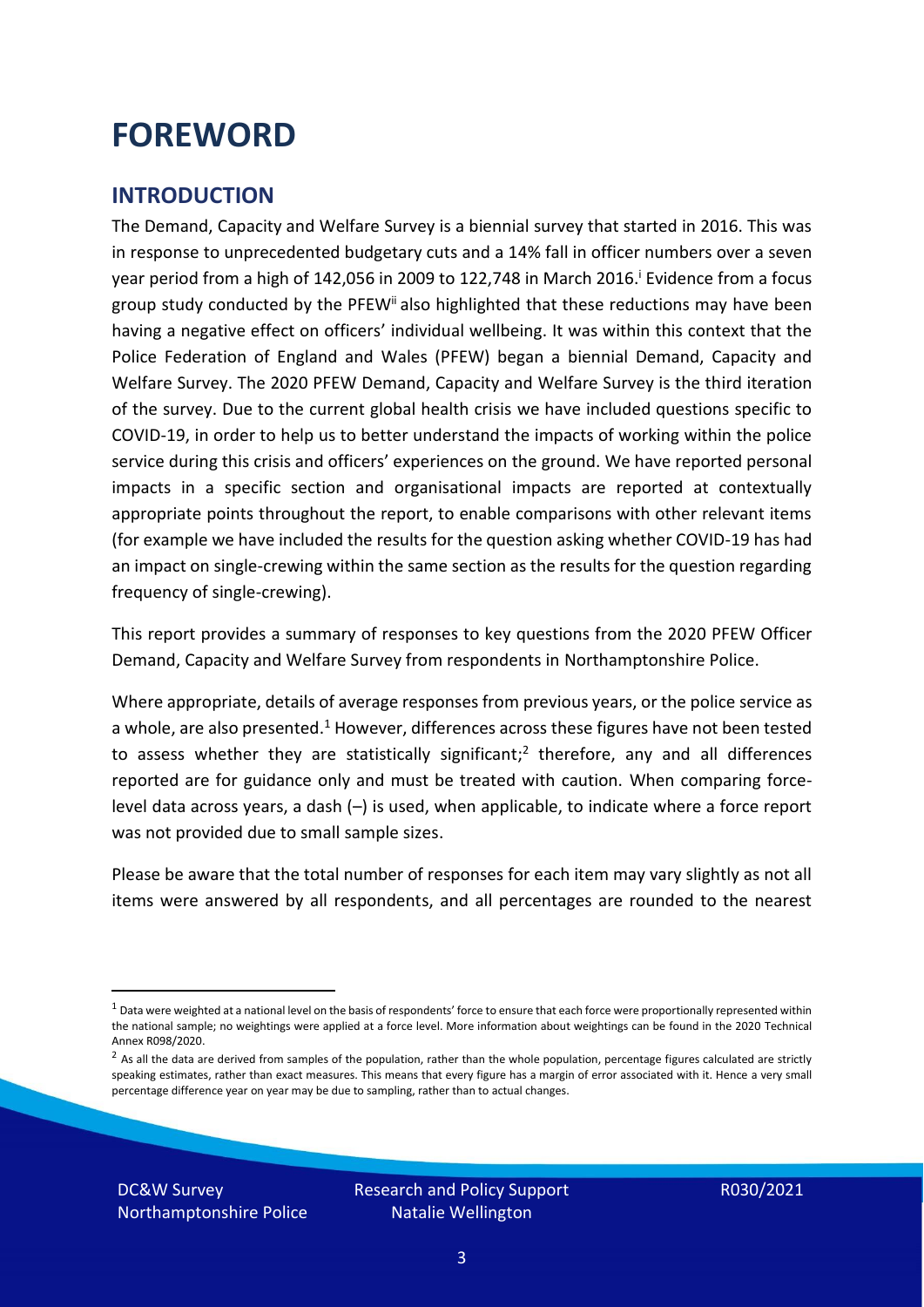whole number. In addition, the actual differences between any and all groups may be quite small, and these details should be considered when interpreting the data.

#### <span id="page-3-0"></span>**RESPONSE RATES AND DEMOGRAPHICS**

Survey responses were gathered over a seven-week period between October and November 2020. All officers of the federated ranks in England and Wales were eligible to participate. Analyses were conducted on a sample of 12,471 responses drawn from all 43 forces across England and Wales. The national response rate for the 2020 survey was 10%.

Overall, 3% of respondents (n=423) to the survey declined to state which force they belonged to. These responses have been included within the national data but are excluded from force-level analyses.<sup>3</sup>

153 responses were received from Northamptonshire Police, representing a response rate of around 12% (based on March 2020 Home Office figures of officer headcount).<sup>iii</sup> The margin of error for this report has been calculated using the size of the sample and population. At a 95% confidence level, this force report has a 7% margin of error. If the margin of error is less than 5%, it can be considered to be within the normal bounds of academic rigour.<sup>4</sup> If this threshold has not been met, the results from this report must be interpreted with caution.

57% of responses from Northamptonshire Police were received from male officers and 39% of responses were from female officers. The other 5% preferred not to say or identified in another way. In regards to rank, 60% of respondents from Northamptonshire Police were Constables, 29% were Sergeants, 7% were Inspectors, and 4% were Chief Inspectors. 5% of responses from Northamptonshire Police were received from Black and Minority Ethnic (BME) officers.

DC&W Survey Northamptonshire Police

<sup>&</sup>lt;sup>3</sup> Please see the 2020 Technical Annex R098/2020 for excluded cases.

<sup>&</sup>lt;sup>4</sup> The generally accepted academic standards is a 95% confidence level with a 5% (or less) margin of error.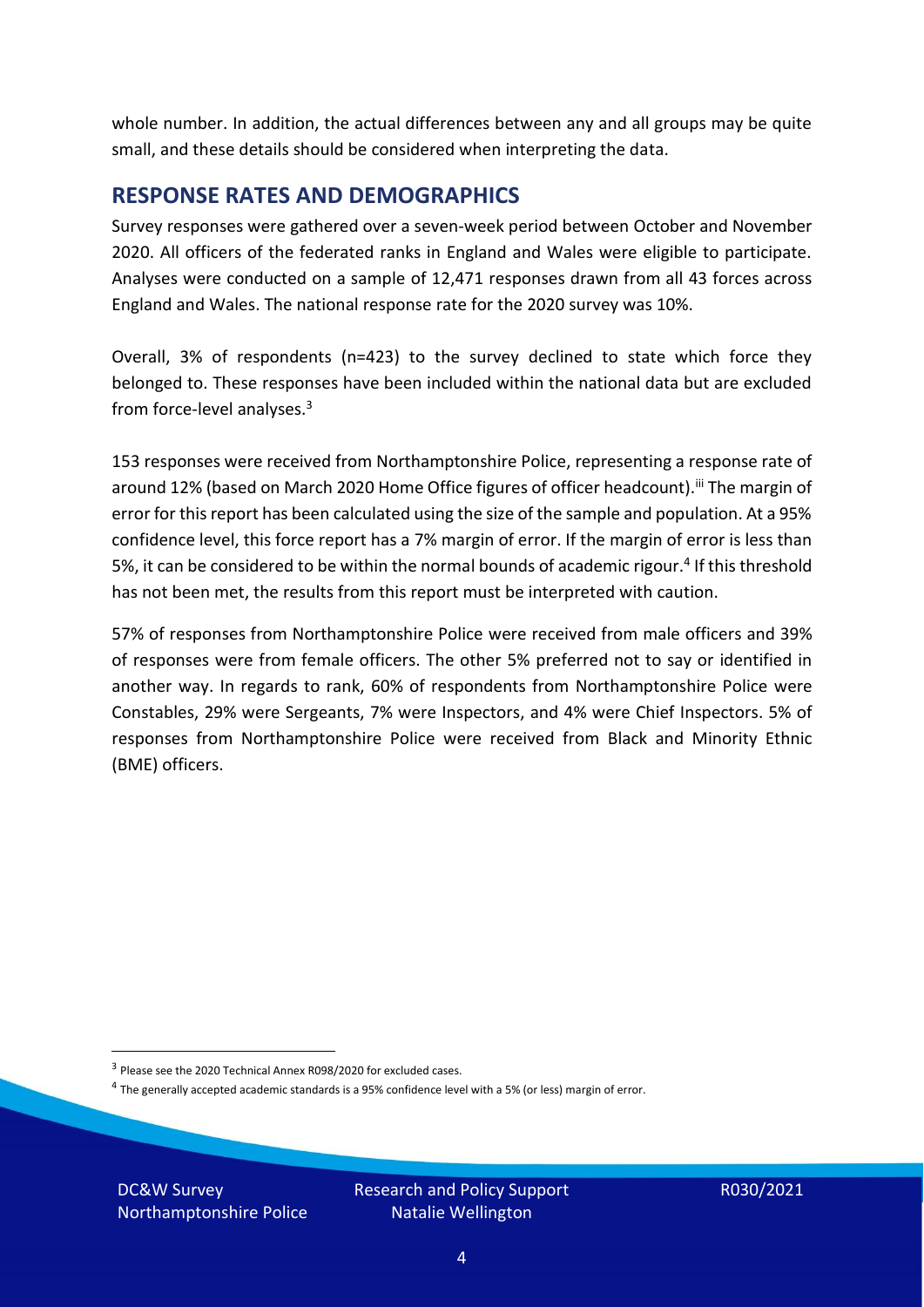### **INFOGRAPHIC**

### **Who responded?**

**153** responses were received from Northamptonshire Police, representing a **12%** response rate.



DC&W Survey Northamptonshire Police Research and Policy Support Natalie Wellington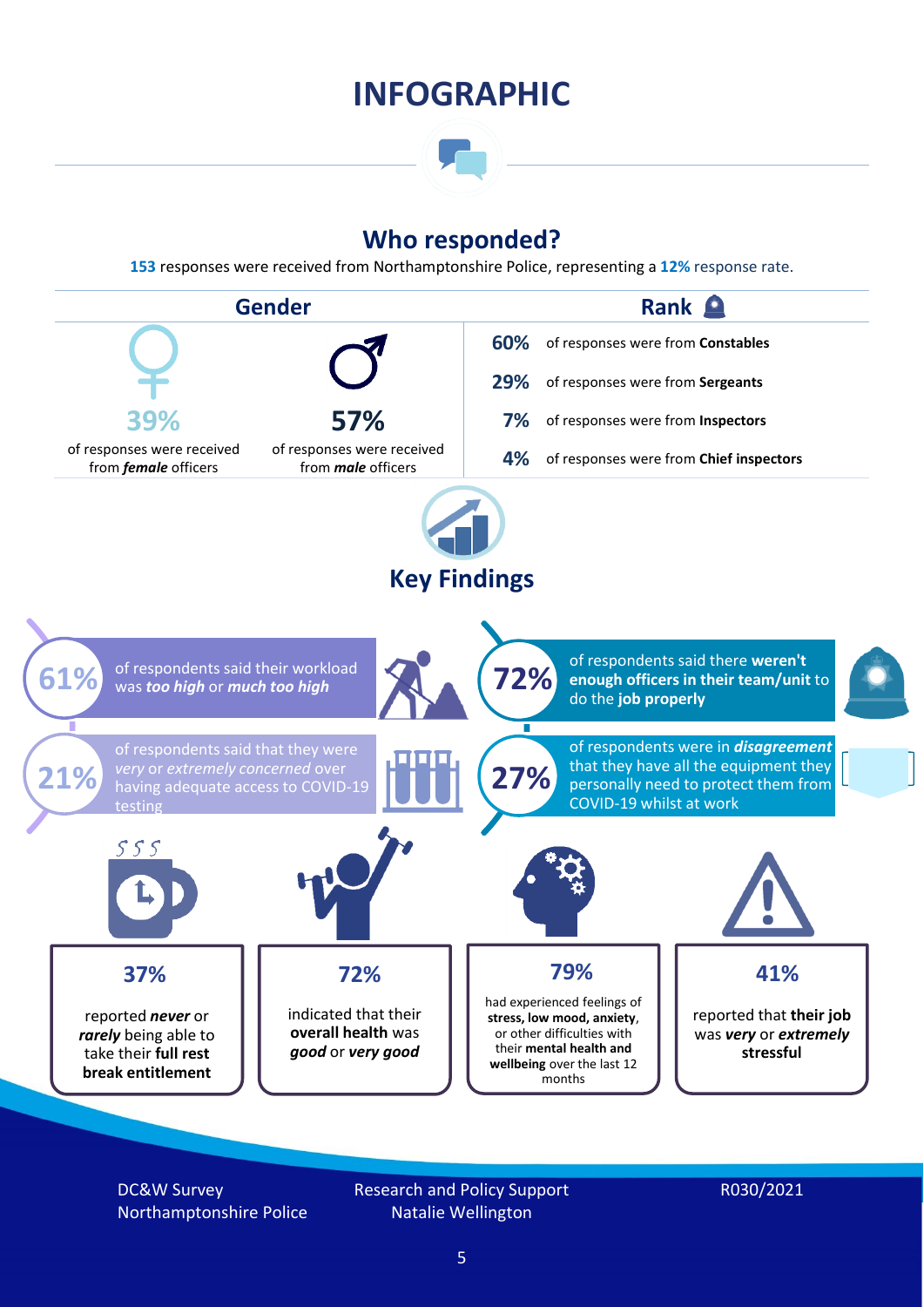### <span id="page-5-0"></span>**EXECUTIVE SUMMARY**

- **153** responses were received from Northamptonshire Police, representing a response rate of around **12%**.
- The average (mean) rating for **overall job satisfaction** for respondents was **6/10**.
- **59%** reported being **single-crewed** *often* or *always* and **39%** reported being **singlecrewed** *more often* due to **COVID-19**.
- **37%** of respondents reported *never* or *rarely* being able to take their **full rest break entitlement**; *lower than* the proportion in 2018 (38%).
- **61%** of respondents reported that their **workload** is currently *too high*, or *much too high*; *lower than* the proportion in 2018 (71%).
- **72%** of respondents said there **weren't enough officers in their team/unit** to do the **job properly**.
- The average (mean) **overall life satisfaction** rating was **7/10**. This can be compared to the national average of 6/10.
- **72%** of respondents indicated that their **overall health** was *good* or *very good.*
- **41%** of respondents said that they viewed their job as *very* or *extremely* **stressful**. This was *lower than* the proportion in 2018 (45%).
- **79%** of respondents indicated that they had **experienced feelings of stress, low mood, anxiety, or other difficulties with their health and wellbeing** over the last 12 months.
- **18%** of respondents reported that they had suffered **one or more injuries** that required medical attention as a result of **work-related violence** in the last year.
- **10%** of respondents reported that they had suffered **one or more injuries** that required medical attention as a result of **work-related accidents** in the last year.
- **20%** of respondents reported that they were *very* or *extremely worried* about the **impact that the COVID-19 crisis will have on them personally**.
- **1%** of respondents reported that they *have* or *have had* **COVID-19** confirmed by a positive antigen or antibody test.
- **27%** of respondents reported that they *disagreed* or *strongly disagreed* that they **have all the equipment they personally need to protect them from COVID-19 whilst at work**.

DC&W Survey Northamptonshire Police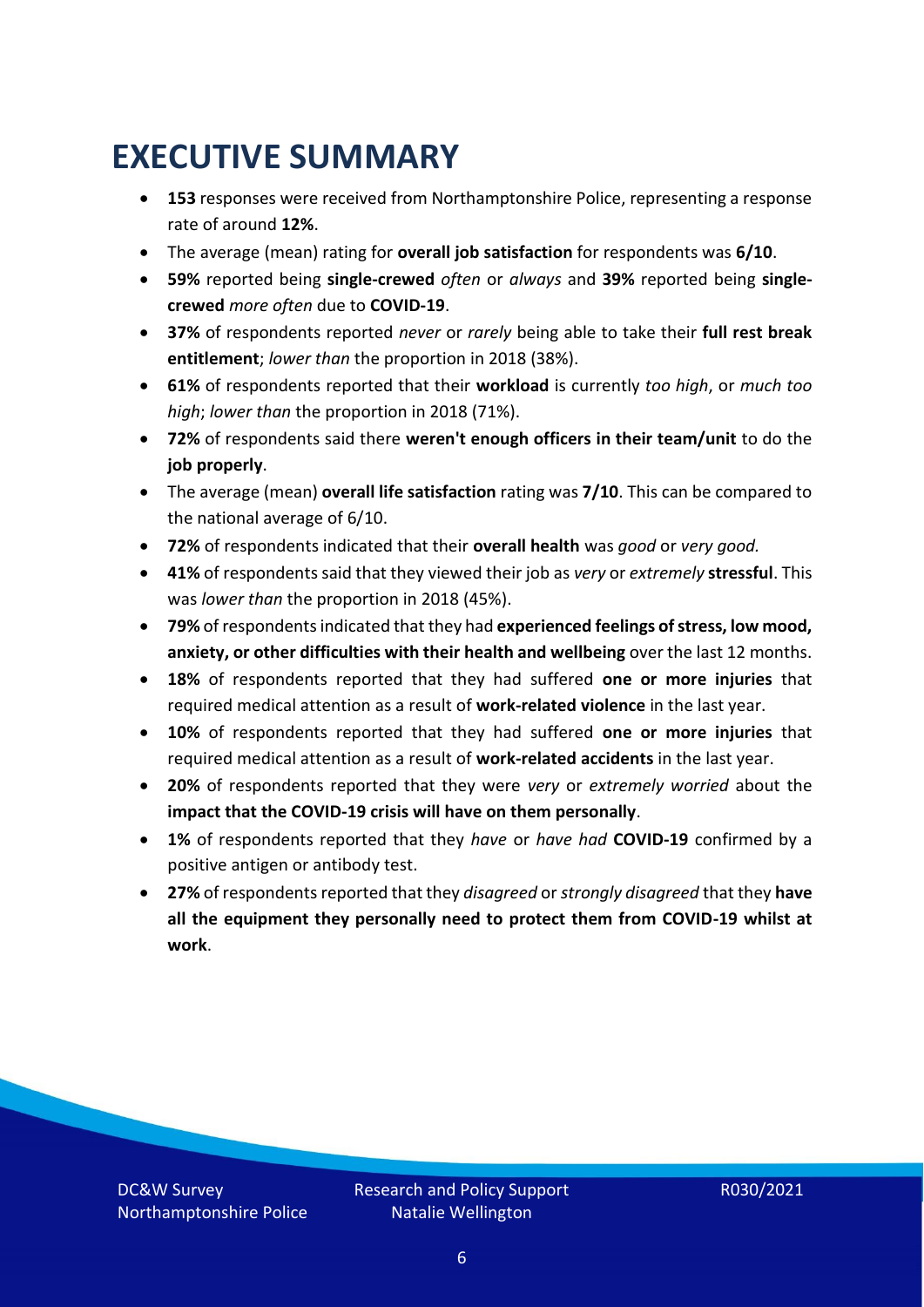### <span id="page-6-0"></span>**1. WORKING ARRANGEMENTS**

### **1.1. OVERALL JOB SATISFACTION**

Respondents were asked to rate their overall job satisfaction between 0 and 10, where 0 was 'not at all satisfied' and 10 was 'completely satisfied.' The average (mean) rating for overall job satisfaction for respondents from Northamptonshire Police was 6/10 (range 0-10), with 24% of respondents reporting an overall job satisfaction rating of *4* or *less*. This can be compared to the national average of 5/10 (range 0-10), and 37% of respondents reporting an overall job satisfaction rating of *4* or *less*.

### **1.2. SHIFT LENGTH**

23% of respondents from Northamptonshire Police reported that their formal shift duration was more than the 8-10 hours advised by the Health and Safety Executive<sup>iv</sup> and the Police Negotiating Board,<sup>v</sup> and 17% of respondents indicated a shift length of *12 hours* or *more*. 9% of the national sample indicated that their formal shift duration was more than 8-10 hours, and 7% indicated a shift length of *12 hours* or *more*. 5

### **1.3. SINGLE-CREWING**

Among respondents from Northamptonshire Police, for whom this item was applicable, 59% reported being single-crewed either *often* or *always* over the previous 12-month period. This can be compared with 58% of respondents from the national sample.<sup>6</sup>

Due to COVID and the social distancing regulations implemented by the UK government, forces may have changed their normal operational procedures around crewing in order to reduce opportunities for infection between colleagues. The NPCC released guidance stating that when officers are double crewed a surgical Type IIR face mask should be worn in an enclosed space, such as a vehicle or personnel carrier, when social distancing cannot be achieved.<sup>vi</sup> However, some of the units may have decided to reduce the risk further by limiting double crewing or placing officers in bubbles. As such, in this year's iteration of the survey we wanted to ask an additional query about COVID-19 in relation to crewing levels, to see if crewing levels were affected by this. The findings were that 39% from Northamptonshire Police reported being single-crewed *more often* due to COVID-19.

 $<sup>6</sup>$  Respondents that reported not applicable were removed from force-level and national analysis.</sup>

DC&W Survey Northamptonshire Police

<sup>&</sup>lt;sup>5</sup> Respondents that reported not applicable were removed from force-level and national analysis.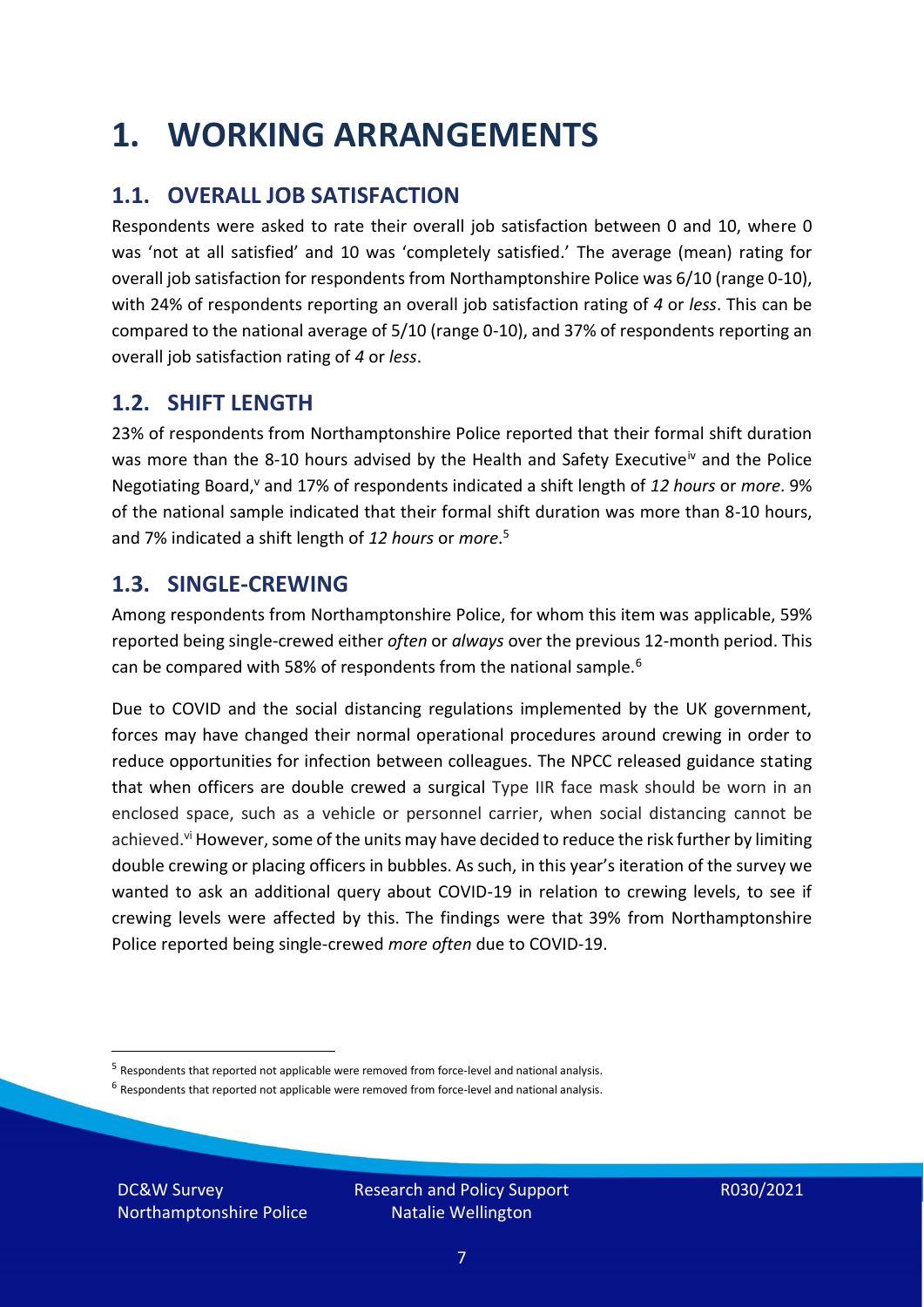### **1.4. BREAKS, REST DAYS AND ANNUAL LEAVE**

37% of respondents from Northamptonshire Police reported *never* or *rarely* being able to take their full rest break entitlement, and 43% reported having had *two* or *more* rest days cancelled in the previous 12-month period. Furthermore, 80% of respondents from Northamptonshire Police told us that they had a request for annual leave refused *once* or *more* in the previous 12-month period.

Historical comparisons for items relating to breaks, rest days and annual leave for Northamptonshire Police, are also provided in *Table 1* below.

| Table 1: Force level figures for breaks, rest days<br>and annual leave                                       | 2016 | 2018 | 2020 |
|--------------------------------------------------------------------------------------------------------------|------|------|------|
| Reported being never or rarely able to take full<br>rest break entitlement                                   | 44%  | 38%  | 37%  |
| Reported having two or more rest days<br>cancelled in the previous 12 months                                 | 75%  | 55%  | 43%  |
| Reported having a request for annual leave<br>refused once or more in the previous 12<br>months <sup>7</sup> | 95%  | 88%  | 80%  |

DC&W Survey Northamptonshire Police



<sup>&</sup>lt;sup>7</sup> Please note, there were moderate changes to the question wording and response scale for this item between the 2016 and 2018 iterations of this survey. Please take this into consideration when interpreting any and all differences in the findings between these years, as altering the way in which a question is framed may unintentionally affect the way in which an individual responds.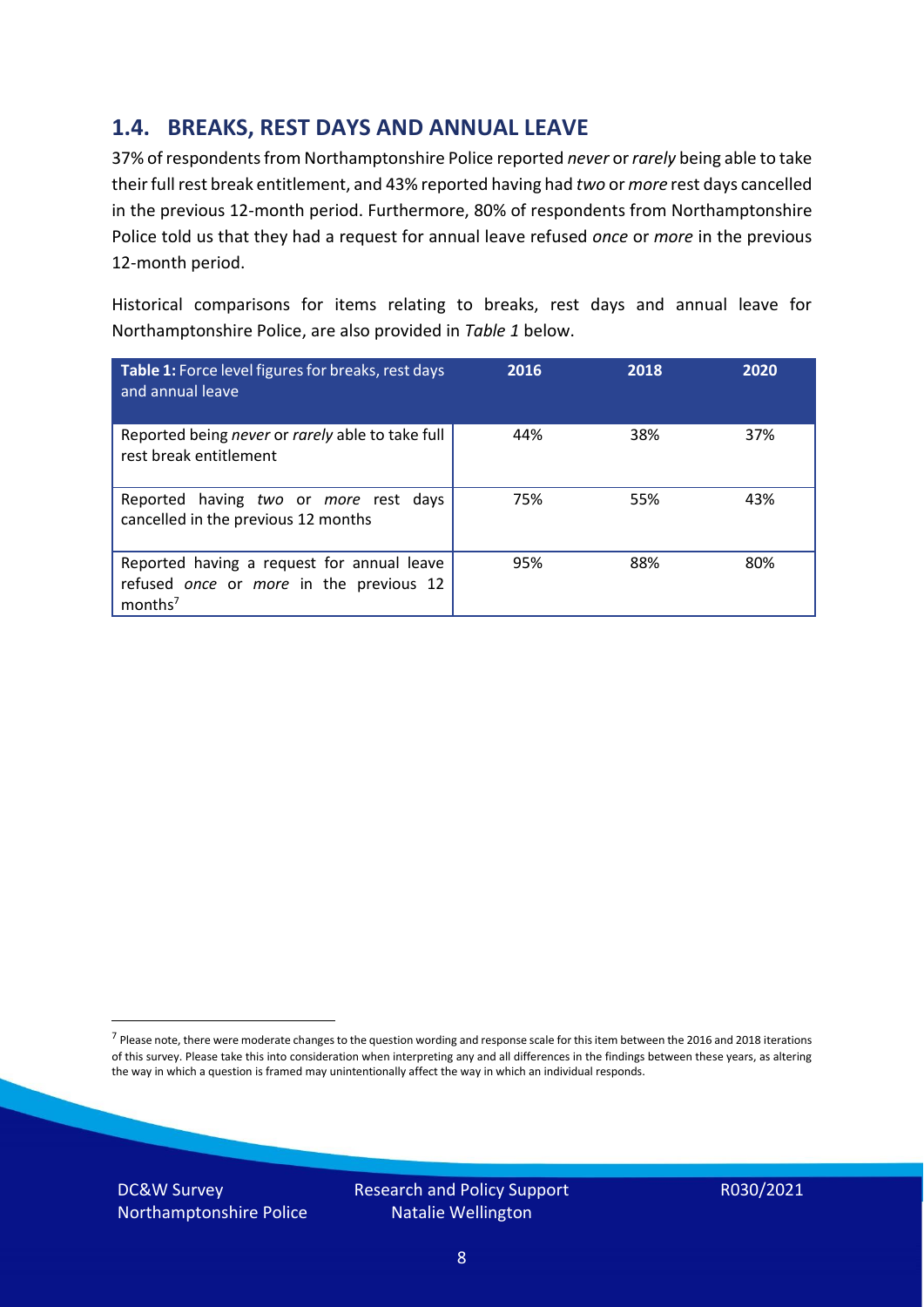### <span id="page-8-0"></span>**2. DEMAND**

### **2.1. WORKLOAD**

61% of respondents from Northamptonshire Police told us that their workload is currently *too high*, or *much too high*. An historical comparison for both national and local proportions for workload are displayed in *Table 2* below.

| Table 2: Proportion of respondents reporting<br>that their workload was too high or much too<br>high in the previous 12-month period | 2016 | 2018 | 2020 |
|--------------------------------------------------------------------------------------------------------------------------------------|------|------|------|
| Force-level figures                                                                                                                  | 69%  | 71%  | 61%  |
| <b>National figures</b>                                                                                                              | 66%  | 72%  | 60%  |

### **2.2. AMOUNT AND PACE OF WORK**

79% of respondents from Northamptonshire Police *disagreed* or *strongly disagreed* that they generally have enough officers to manage all the demands being made on them as a team/unit.

Furthermore, 13% *agreed* or *strongly agreed* that they had enough time to engage in proactive policing in their team/unit. An historical comparison for both national and local proportions for this item are displayed in *Table 3* below.

| Table 3: Proportion of respondents reporting<br>that they agreed or strongly agreed that they<br>had enough time to engage in proactive<br>policing in their team/unit | 2016 | 2018 | 2020 |
|------------------------------------------------------------------------------------------------------------------------------------------------------------------------|------|------|------|
| Force-level figures                                                                                                                                                    | 12%  | 9%   | 13%  |
| National figures                                                                                                                                                       | 13%  | 9%   | 14%  |

DC&W Survey Northamptonshire Police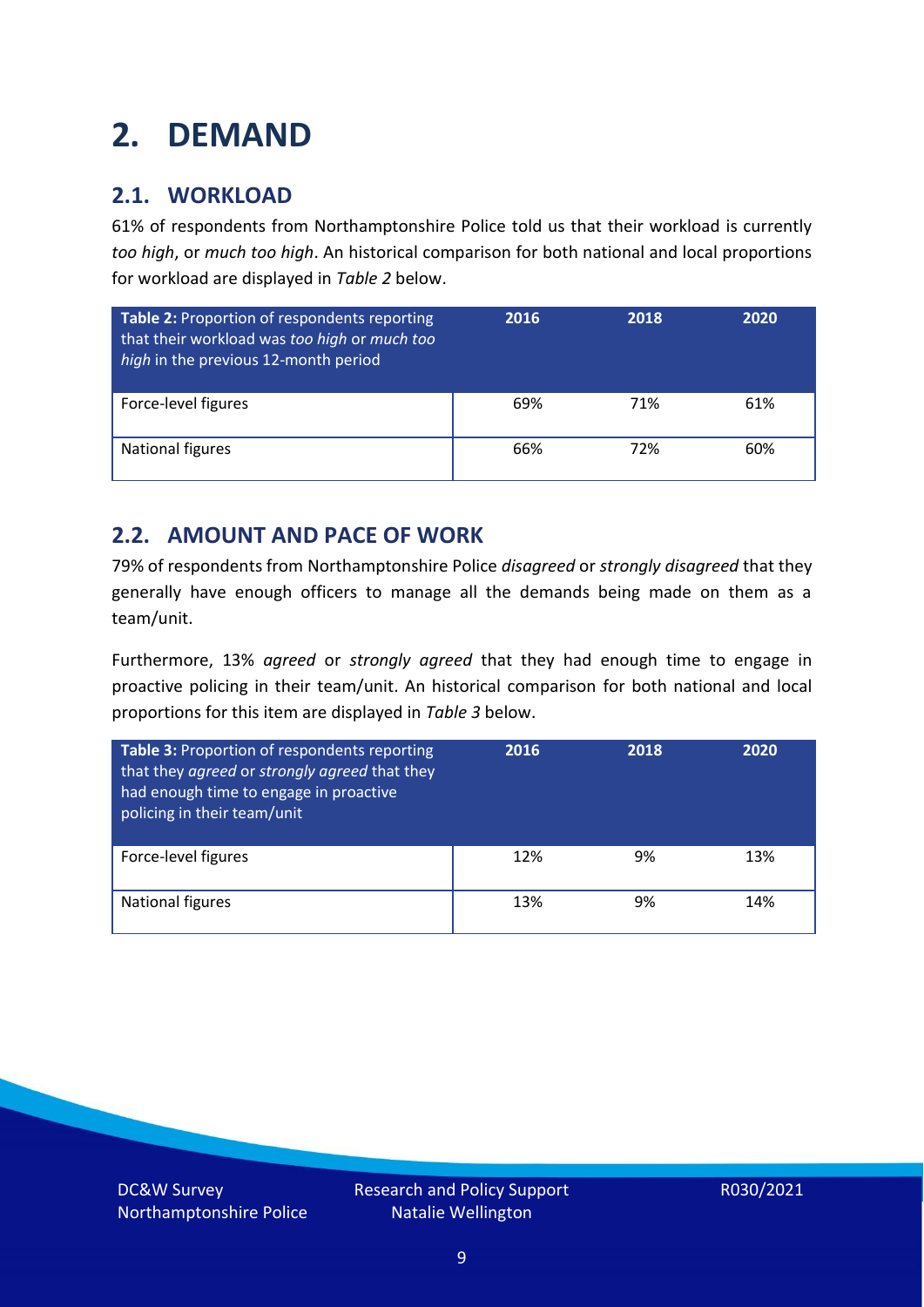### <span id="page-9-0"></span>**3. CAPACITY**

### **3.1. MINIMUM OFFICER STAFFING**

75% of respondents from Northamptonshire Police indicated that their team or unit had a minimum officer staffing level.

Among respondents whose team or unit had a minimum officer staffing level, 14% indicated that this level was *never* or *rarely* achieved.

Respondents were asked how often minimum staffing levels have been met compared to before the COVID-19 crisis. 25% reported minimum staffing levels being met *less frequently* compared to before the COVID-19 crisis.

### **3.2. OFFICER STAFFING ARRANGEMENTS**

62% of respondents *disagreed* or *strongly disagreed* that the way officer staffing levels are determined in their team/unit seems to be effective. Historical comparisons for this item and one other key item, relating to capacity to deal with demand for Northamptonshire Police, are provided in *Table 4* below.

| Table 4: Force level figures for key items relating to capacity                         |                                                               |      |      |
|-----------------------------------------------------------------------------------------|---------------------------------------------------------------|------|------|
| <b>Statements</b>                                                                       | Proportion of respondents who<br>disagreed with the statement |      |      |
|                                                                                         | 2016                                                          | 2018 | 2020 |
| The way officer staffing levels are determined in my<br>team/unit seems to be effective | 70%                                                           | 74%  | 62%  |
| There are enough officers in my team/unit for me to do<br>my job properly               | 76%                                                           | 80%  | 72%  |

DC&W Survey Northamptonshire Police Research and Policy Support Natalie Wellington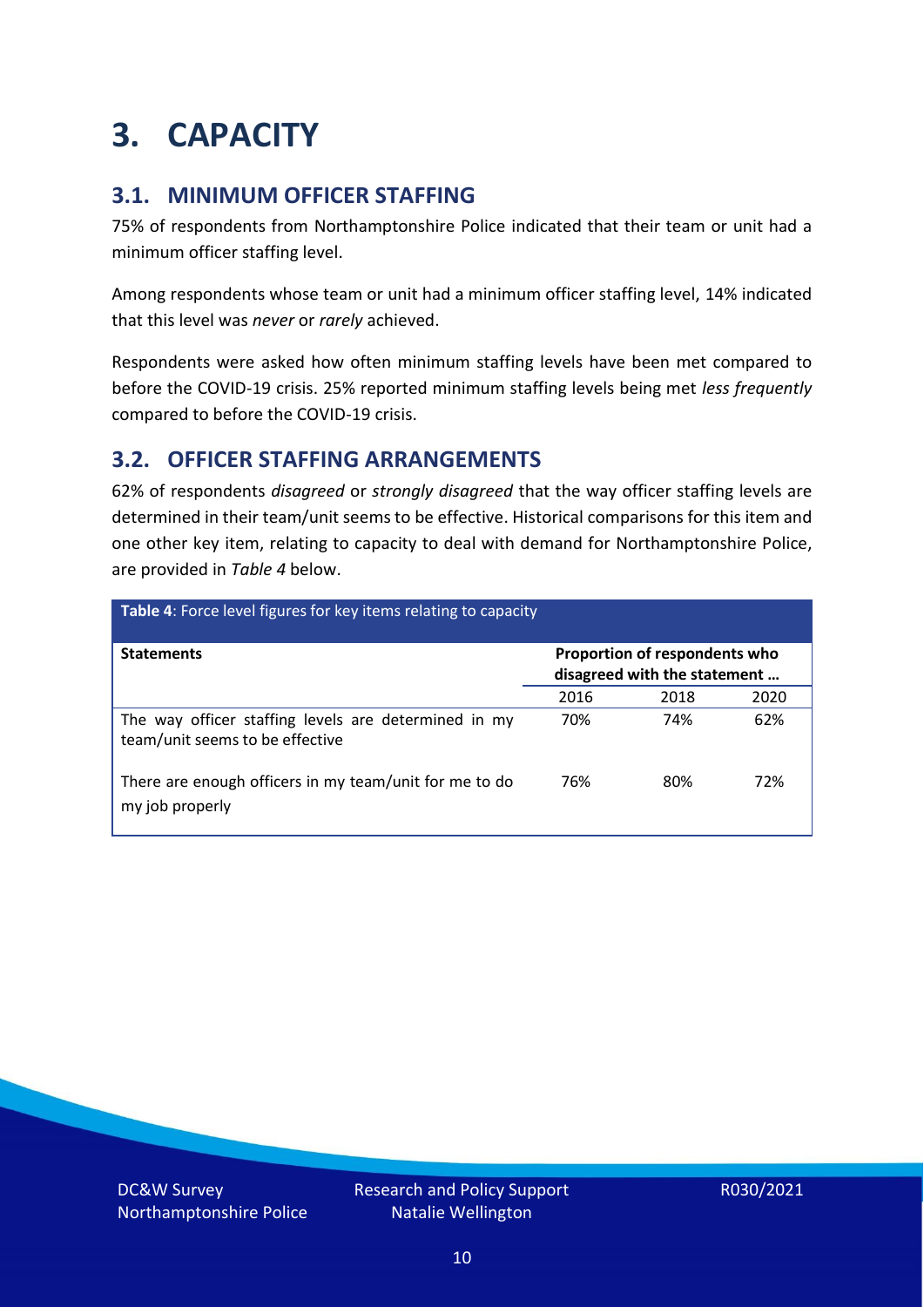### <span id="page-10-0"></span>**4. HEALTH AND WELLBEING**

### **4.1. OVERALL LIFE SATISFACTION AND WORTHWHILENESS**

Respondents were asked to rate their overall life satisfaction on a scale from 0 to 10, where 0 was *'Not at all satisfied'* and 10 was *'Completely satisfied'*. Furthermore, respondents were also asked to rate how worthwhile they feel the things they do in their life are on a scale from 0 to 10, where 0 was *'Not at all worthwhile'* and 10 was *'Completely worthwhile'.* These two items replicate the overall life satisfaction and overall worthwhileness questions posed within the Annual Population Survey by the Office for National Statistics (UK) and were included in the Demand, Capacity and Welfare Survey to enable benchmarking against the general population. vii

The average (mean) overall life satisfaction rating for the general population was 7 out of 10. The average (mean) rating for Northamptonshire Police was 7 out of 10, with 18% of respondents reporting a low overall life satisfaction rating of *4* or *less*. These results can be compared to the national average of 6/10, with 23% of respondents reporting a low overall life satisfaction rating of *4* or *less*.

The average (mean) overall worthwhileness rating for the general population was 7 out of 10. The average (mean) rating for Northamptonshire Police was 7 out of 10, with 15% of respondents reporting a low overall worthwhileness rating of *4* or *less*. These results can be compared to the national average of 7/10, with 18% of respondents reporting a low overall worthwhileness rating of *4* or *less*.

### **4.2. OVERALL PHYSICAL HEALTH**

Respondents were asked to rate their overall health on a scale from *very good* to *very poor*. An historical comparison for both national and local proportions for this item are in *Table 5* below.

| Table 5: Self-rated overall physical health |                       | 2016 | 2018 | 2020 |
|---------------------------------------------|-----------------------|------|------|------|
|                                             | Poor or very poor     | 18%  | 9%   | 6%   |
| Force-level figures                         | Neither good nor poor | 24%  | 14%  | 21%  |
|                                             | Good or very good     | 57%  | 77%  | 72%  |
|                                             | Poor or very poor     | 12%  | 7%   | 9%   |
| National figures                            | Neither good nor poor | 23%  | 17%  | 20%  |
|                                             | Good or very good     | 65%  | 77%  | 71%  |

DC&W Survey Northamptonshire Police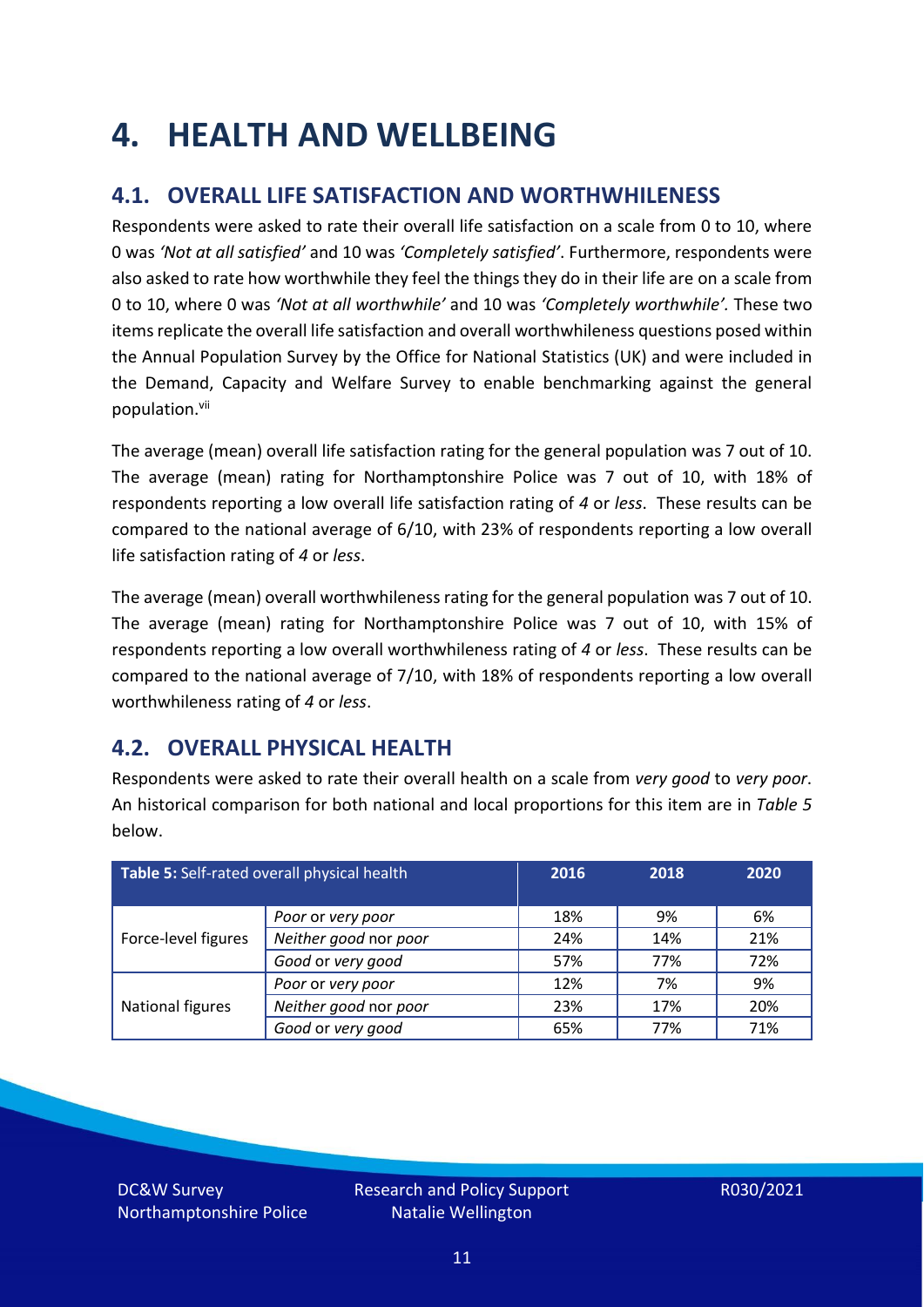### **4.3. SINGLE-ITEM INDICATORS FOR MENTAL HEALTH**

#### **4.3.1. ANXIETY AND HAPPINESS**

Overall anxiety was measured using a single-item measure. Respondents were asked to rate how anxious they had felt the day before on a scale from 0 to 10, where 0 was *'Not at all anxious'* and 10 was *'Completely anxious'*. Overall happiness was also measured using a single-item measure and respondents were asked to rate how happy they had been the day before on a scale from 0 to 10, where 0 was *'Not at all happy'* and 10 was *'Completely happy'*. These items replicate the overall anxiety and overall happiness questions posed within the Annual Population Survey by the Office for National Statistics (UK) and were chosen to enable benchmarking against the general population.<sup>viii</sup>

The average (mean) overall anxiety rating for the general population was 4 out of 10, with 36% of respondents reporting a high overall anxiety rating of *6* or *more*. <sup>8</sup> The average (mean) rating for Northamptonshire Police was 4 out of 10, with 32% of respondents reporting a high overall anxiety rating of *6* or *more*. These results can be compared to the national average of 4/10, with 35% of respondents reporting a high overall anxiety rating of *6* or *more*. 9

The average (mean) overall happiness rating for the general population was 7 out of 10. The average (mean) rating for Northamptonshire Police was 6 out of 10, with 19% of respondents reporting a low overall happiness rating of *4* or *less*. These results can be compared to the national average of 6/10, with 25% of respondents reporting a low overall happiness rating of *4* or *less*.

#### **4.3.2. STRESS**

Work related stress was measured using a single-item measure. 41% of respondents from Northamptonshire Police said that they viewed their job as *very* or *extremely stressful*.

This is *higher than* the proportion reported in the national sample (33%) and *lower than* the proportion reported by Northamptonshire Police in 2018 (45%).

Stress outside of work was assessed using an adaptation of the work-related stress measure. 3% of respondents from Northamptonshire Police said that they viewed their life outside of work as *very* or *extremely stressful*.

DC&W Survey Northamptonshire Police

<sup>&</sup>lt;sup>8</sup> Please note that proportions for other wellbeing measures were not provided

 $9$  Overall scores for anxiety have been grouped and reported differently to life satisfaction, worthwhileness and happiness. The percentage of respondents scoring a high rating of *6* or *more* has been reported, as higher scores for anxiety are commonly associated with lower individual wellbeing. Whereas, the percentage of respondents scoring a very low rating of *4* or *less* has been reported for life satisfaction, worthwhileness and happiness, as lower scores on these measures are commonly associated with lower individual wellbeing.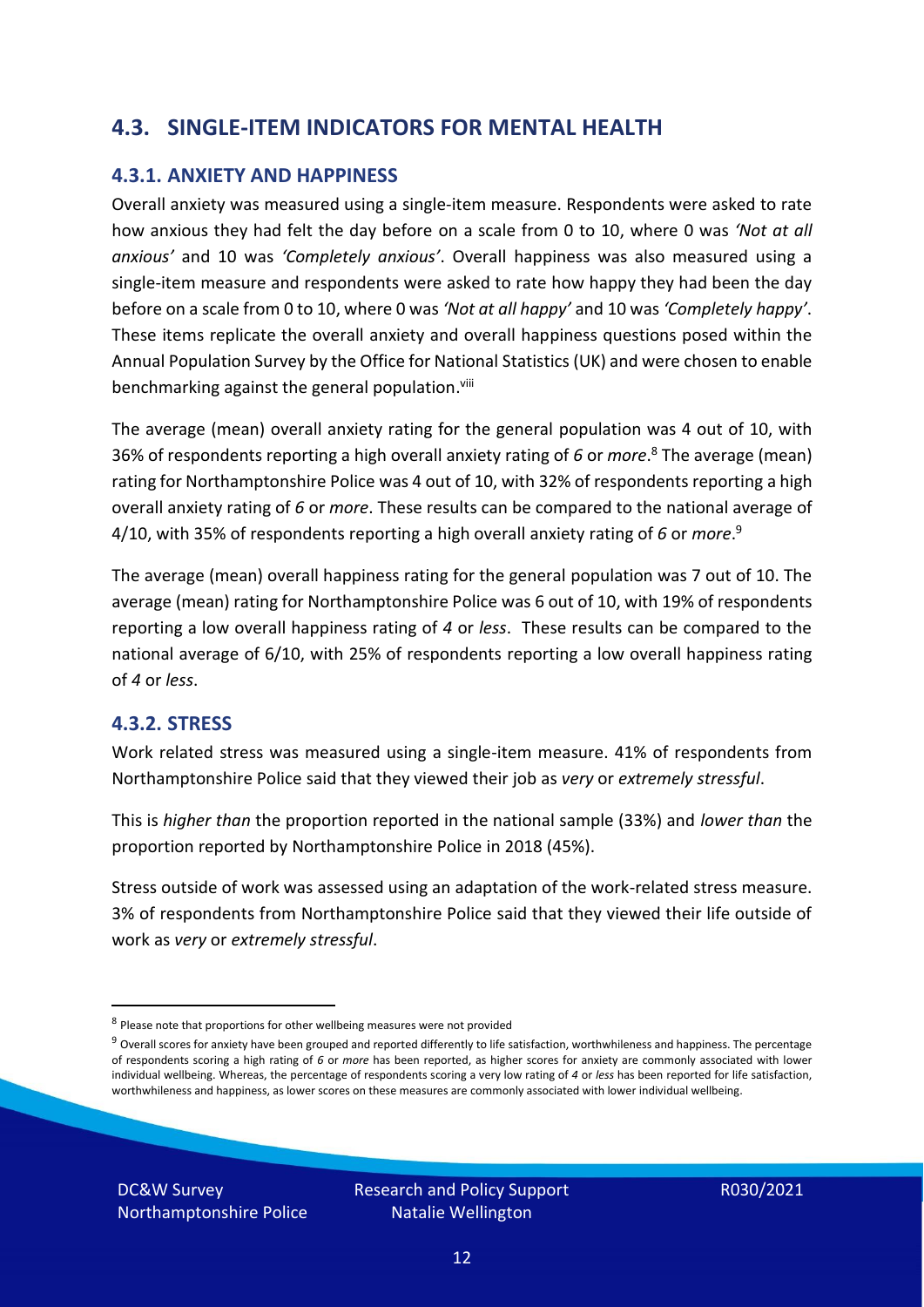#### **4.3.4. MENTAL HEALTH OVERVIEW**

A top-level broad overview of mental health and wellbeing was established using an item that asked respondents to indicate whether they had experienced feelings of stress, low mood, anxiety, or other difficulties with their health and wellbeing over the last 12 months. 79% of respondents from Northamptonshire Police indicated that they had experienced feelings of stress, low mood, anxiety, or other difficulties with their health and wellbeing over the last 12 months; with 92% of these respondents also indicating that these feelings were caused by, or made worse by work.

#### **4.3.5. MENTAL WELLBEING**

Respondents' mental wellbeing was measured using the Short Warwick-Edinburgh Mental Wellbeing Scale,<sup>ix</sup> which asked them to rate their experience during the last two weeks for seven positively framed items. A metric score was calculated which indicated participants' overall wellbeing. The higher the score is, the better their overall wellbeing is thought to be.<sup>10</sup>

The metric score for Northamptonshire Police is presented in *Table 6* below across years. This is also alongside the metric score for the national sample across years.

| <b>Table 6:</b> Average (mean) metric score for the Short Warwick-<br><b>Edinburgh Mental Wellbeing Scale</b> | 2016 | 2018 | 2020 |
|---------------------------------------------------------------------------------------------------------------|------|------|------|
| Force-level figures                                                                                           | 19   | 20   | 21   |
| National figures                                                                                              | 19   | 20   | 21   |

 $10$  The Short Warwick-Edinburgh Mental Wellbeing Scale was developed by the Universities of Warwick, Edinburgh and Leeds in conjunction with NHS Health Scotland (© University of Warwick, 2006).

DC&W Survey Northamptonshire Police Research and Policy Support Natalie Wellington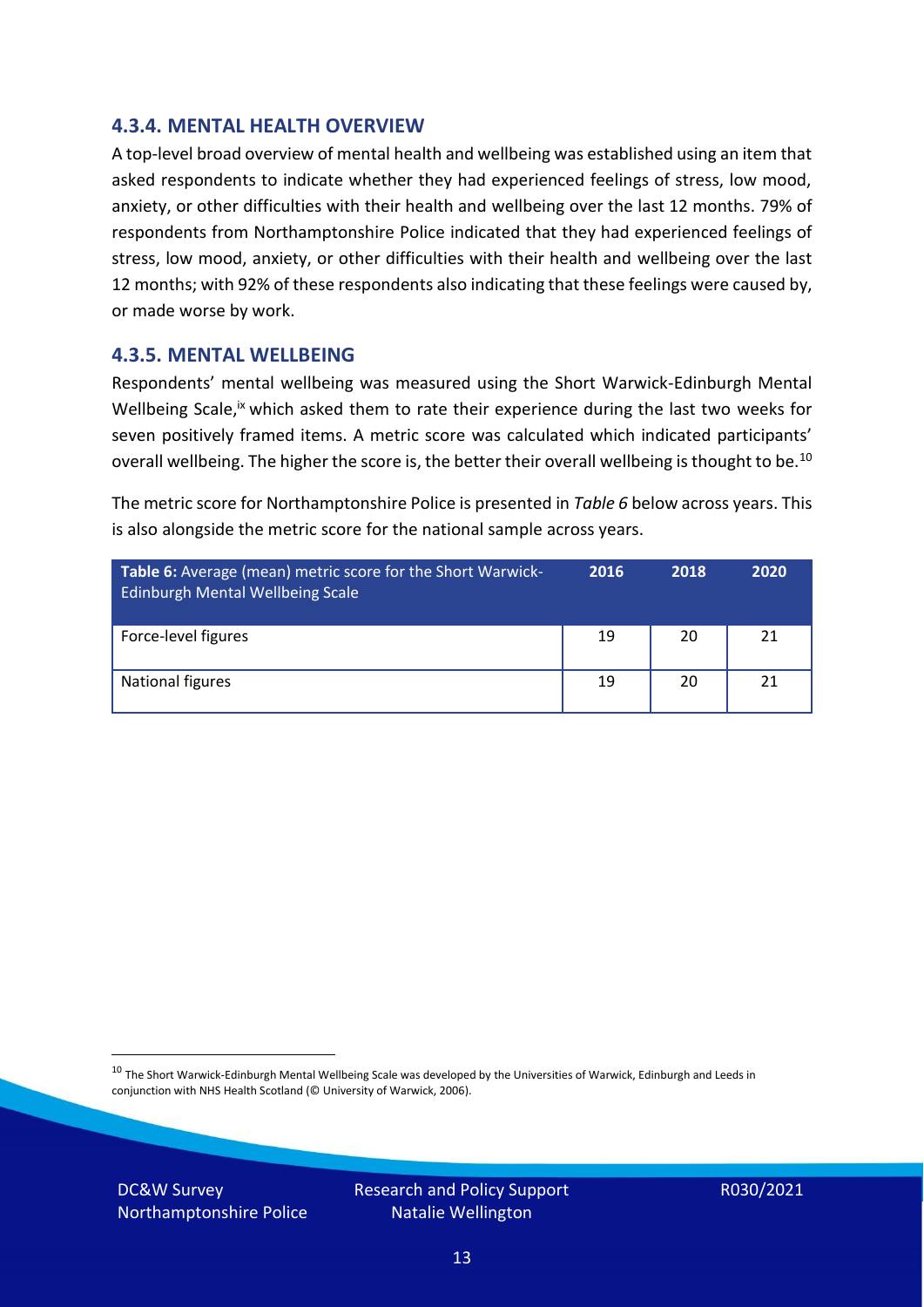### <span id="page-13-0"></span>**5. ABSENCE BEHAVIOUR**

### **5.1. ABSENCE**

50% of respondents from Northamptonshire Police reported *one* or *more* days of sickness absence and 37% of respondents indicated that at least one day of their sickness absence was attributable to stress, depression, or anxiety.

The national proportion of respondents who had taken *one* or *more* days of sickness absence was 48% and 32% of respondents indicated that at least one day of their sickness absence was attributable to stress, depression, or anxiety.

### **5.2. PRESENTEEISM AND LEAVEISM**

Presenteeism is the act of attending work while ill. This has been shown to be associated with subsequent health decline, particularly in relation to burnout, $x$  and can lead to elevated absenteeism.<sup>xi</sup> Moreover, evidence suggests that presenteeism can compound the effects of the initial illness and negatively influence job satisfaction, resulting in negative job attitudes and withdrawal from work.<sup>xii</sup>

Leaveism is a term to describe hidden sickness absence and work undertaken during rest periods. A core dimension of leaveism includes using allocated time off such as annual leave entitlements to take time off when they are in fact unwell. Findings for Northamptonshire Police across years are presented in *Table 7* below.

| Table 7: Proportion of respondents reporting the<br>following absence behaviour once or more over the<br>previous 12 months |                             | 2016 | 2018 | 2020 |
|-----------------------------------------------------------------------------------------------------------------------------|-----------------------------|------|------|------|
| Presenteeism                                                                                                                | Due to Physical health      | 90%  | 81%  | 62%  |
|                                                                                                                             | Due to Psychological health | 70%  | 76%  | 67%  |
| <b>Using</b><br>annual leave to<br>time off due to<br>take                                                                  | Due to Physical health      | 50%  | 33%  | 21%  |
| health                                                                                                                      | Due to Psychological health | 44%  | 46%  | 35%  |

DC&W Survey Northamptonshire Police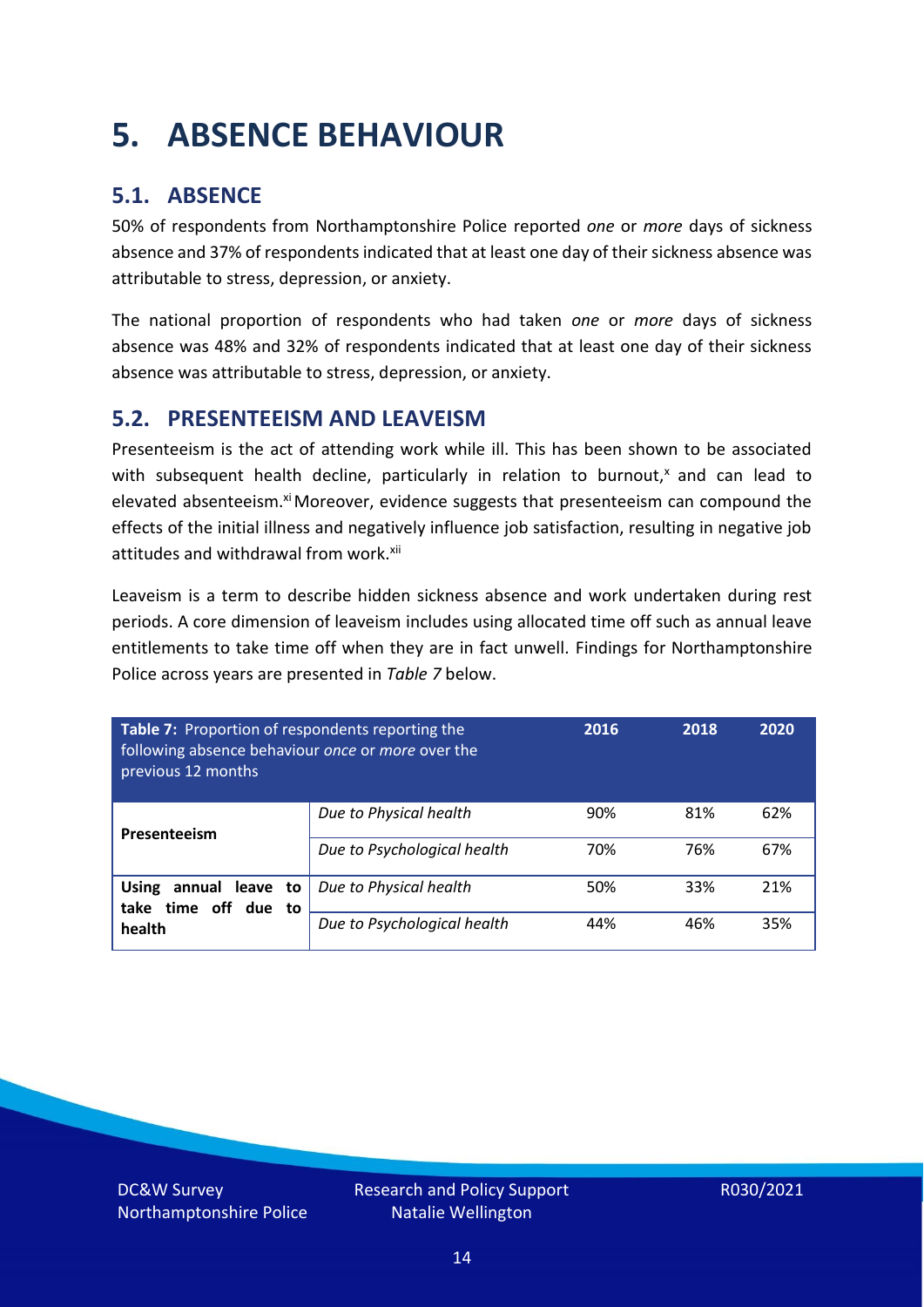## <span id="page-14-0"></span>**6. VIOLENCE AND PHYSICAL INJURIES**

### **6.1. VIOLENCE**

Verbal and physical violence was assessed using four questions regarding how often officers received verbal insults, verbal threats, spitting assaults, unarmed physical attacks, and attacks with a weapon from members of the public over the previous 12 months. Findings for Northamptonshire Police are presented in *Table 8* below.

**Table 8**: Force level figures for frequency of verbal and physical violence from members of the public

| Type of violent victimisation                                                          | Proportion of respondents indicating frequency<br>of experience as at least once a week |      |      |
|----------------------------------------------------------------------------------------|-----------------------------------------------------------------------------------------|------|------|
|                                                                                        | 2016                                                                                    | 2018 | 2020 |
| Verbal insults (e.g. swearing, shouting, abuse)                                        | 42%                                                                                     | 29%  | 25%  |
| Verbal threats (e.g. threat of hitting, threat of<br>kicking)                          | 26%                                                                                     | 20%  | 19%  |
| Spitting assaults (i.e. being deliberately spat<br>$upon)$ <sup>11</sup>               |                                                                                         | 2%   | 1%   |
| Unarmed physical attacks (e.g. struggling to get<br>free, wrestling, hitting, kicking) | 15%                                                                                     | 9%   | 12%  |
| Use of a deadly weapon (e.g. stick, bottle, axe,<br>firearm)                           | 2%                                                                                      | 0%   | 2%   |

### **6.2. INJURIES**

18% of Northamptonshire Police respondents reported that they had suffered *one or more* injuries that required medical attention as a result of **work-related violence** in the last year.

This is *higher than* the proportion reporting *one or more* injuries as a result of **work-related violence** in the national sample (16%) and *higher than* the proportion reported by Northamptonshire Police in 2018 (17%).

10% of Northamptonshire Police respondents reported that they had suffered one or more injuries that required medical attention as a result of **work-related accidents** in the last year.

DC&W Survey Northamptonshire Police

 $11$  Data on spitting assaults is not available for the year 2016 as the item was not included until the 2018 iteration of the survey.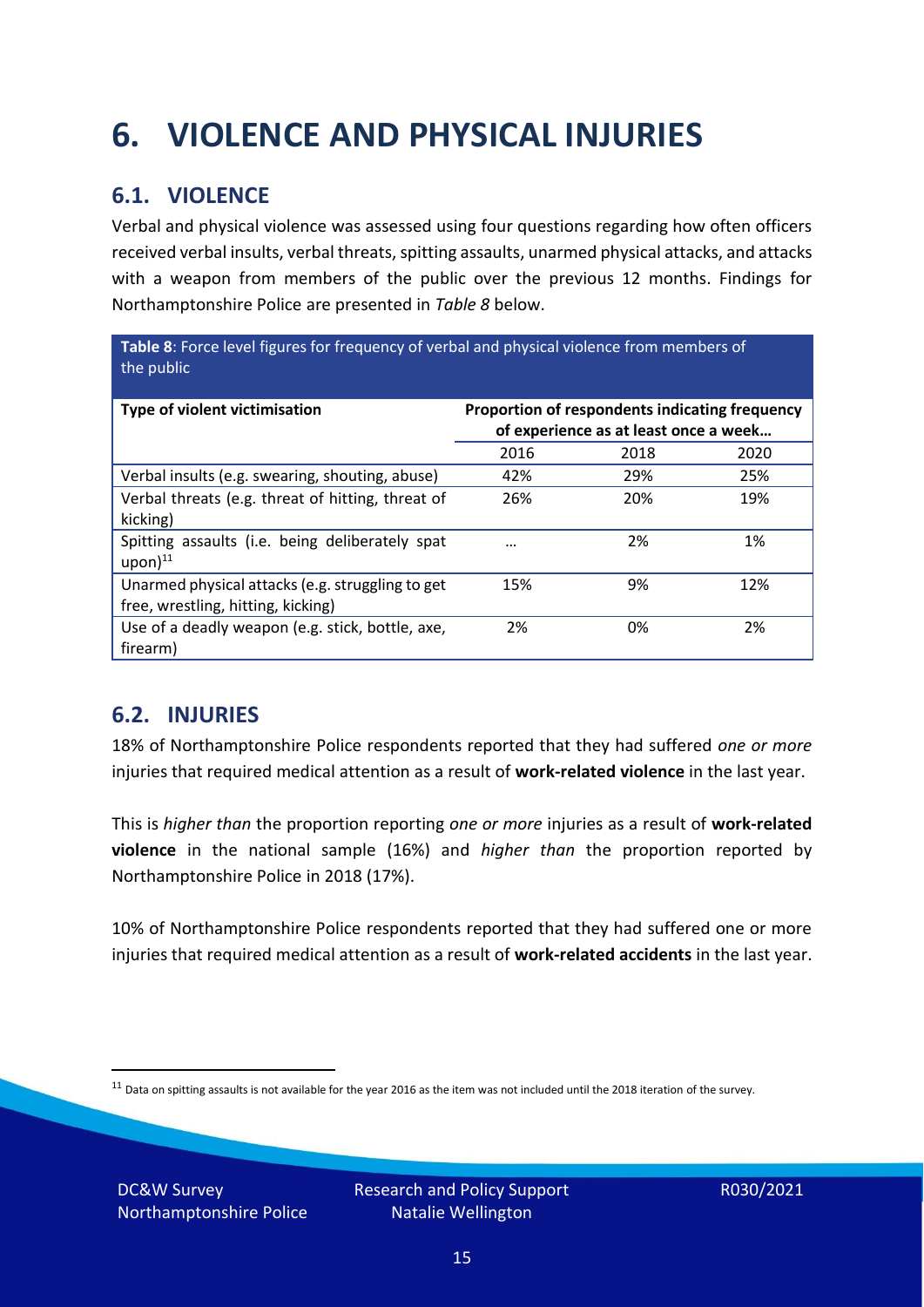This is *lower than* the proportion reporting *one or more* injuries as a result of **work-related accidents** in the national sample (11%) and *lower than* the proportion reported by Northamptonshire Police in 2018 (19%).

DC&W Survey Northamptonshire Police Research and Policy Support Natalie Wellington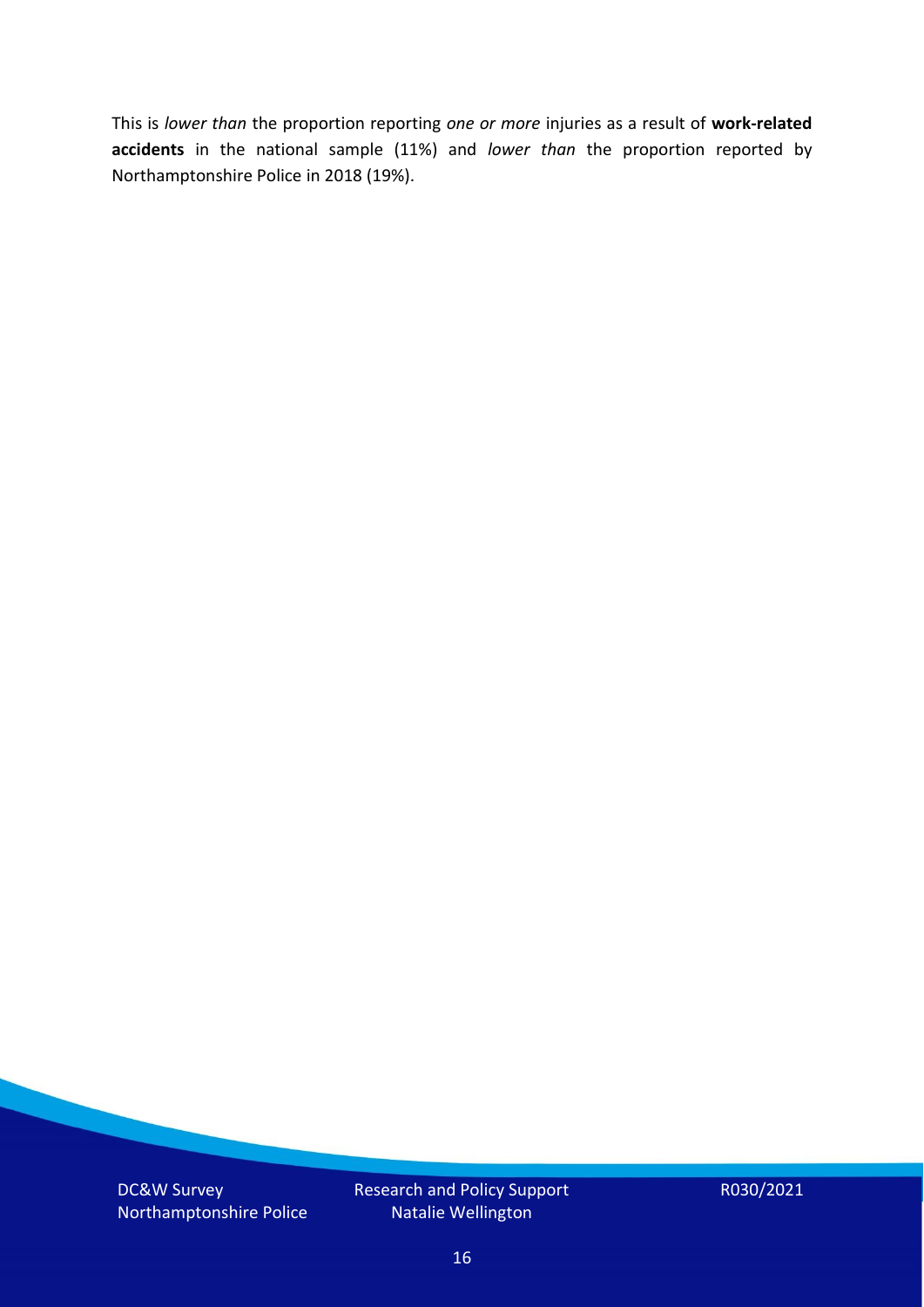# <span id="page-16-0"></span>**7. ORGANISATIONAL SUPPORT FOR MENTAL HEALTH AND WELLBEING**

### **7.1. DISCLOSURE**

Respondents who indicated that they had sought help for difficulties with mental health and wellbeing were presented with additional questions concerning disclosure to a line manager. 79% of respondents from Northamptonshire Police, for whom it was applicable, reported that they had disclosed seeking mental health and wellbeing support to their line managers. This can be compared with 62% reported by Northamptonshire Police in 2018.

#### **7.2. MENTAL HEALTH AND WELLBEING SUPPORT SERVICES**

Respondents were asked about mental health and wellbeing support services that are *reactive* (services that aim to help those that are already experiencing difficulties with their mental health and wellbeing), and *proactive* (services that aim to help people prevent difficulties with mental health and wellbeing from developing). Key findings for Northamptonshire Police are displayed in the tables below, with *Table 9* displaying both national and local proportions.

**Table 9**: Proportion of respondents reporting that they are *aware* of reactive and proactive mental health and wellbeing support services that their force offers

| <b>Questions</b>                                                                                                                                                                                                                   | Proportion of respondents |                  |
|------------------------------------------------------------------------------------------------------------------------------------------------------------------------------------------------------------------------------------|---------------------------|------------------|
|                                                                                                                                                                                                                                    | Force-level figures       | National figures |
| Reported being aware of reactive services that their force<br>offers to support the mental health and wellbeing of its<br>employees (e.g. counselling, helpline services, peer<br>support groups etc.)                             | 81%                       | 74%              |
| Reported being aware of proactive services that their<br>force offers to support the mental health and wellbeing<br>of its employees (e.g. resilience training, mindfulness<br>workshops, mental health awareness programmes etc.) | 41%                       | 43%              |

DC&W Survey Northamptonshire Police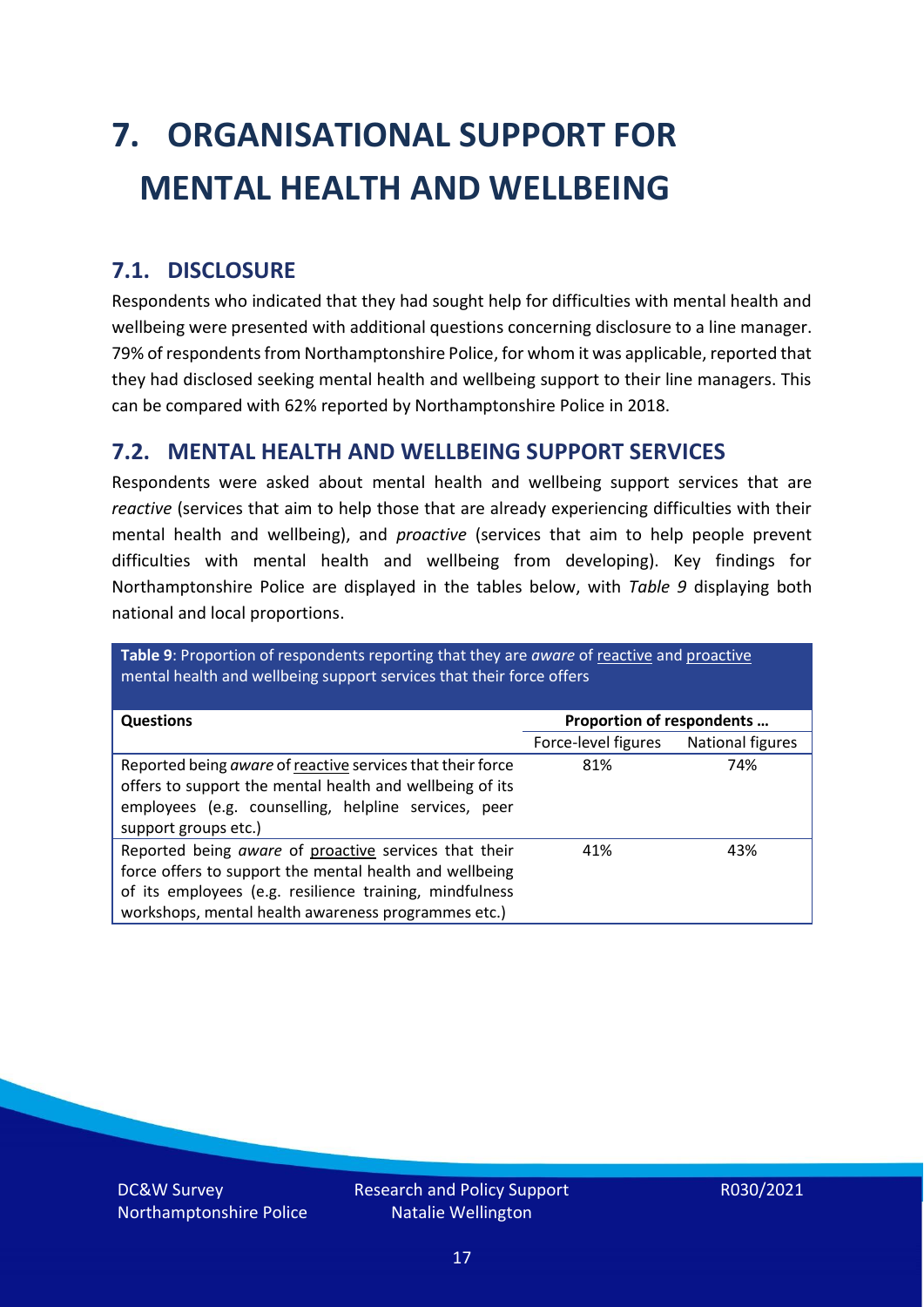### <span id="page-17-0"></span>**8. COVID-19 CRISIS**

Questions about the COVID-19 crisis have been included in this year's survey to help to better understand the impacts of working within the police service during this period. This section of the report specifically focusses on the personal impact of the COVID-19 crisis on officers, whilst organisational impacts have been reported at contextually appropriate points throughout the report.<sup>12</sup>

Respondents were asked whether they think they have or have had COVID-19. Comparisons for both national and local proportions are shown in *Table 10* below.

| Table 10: Proportion of respondents reporting whether<br>they have or have had COVID-19 | <b>Force-level</b><br>figures | <b>National</b><br>figures |
|-----------------------------------------------------------------------------------------|-------------------------------|----------------------------|
| Yes, confirmed by a positive antigen or antibody test                                   | 1%                            | 3%                         |
| Yes, based on strong personal suspicion or medical advice                               | 19%                           | 23%                        |
| No                                                                                      | 52%                           | 47%                        |
| Unsure                                                                                  | 28%                           | 27%                        |

20% of respondents from Northamptonshire Police said that they were *very* or *extremely worried* about the impact that the COVID-19 crisis will have on them personally. This can be compared to the national sample, where 22% said that they were *very* or *extremely worried* about the impact that the COVID-19 crisis will have on them personally.

Respondents from Northamptonshire Police were asked about their concern over the issues displayed in *Table 11* below (national and local proportions are shown).

| Table 11: Proportion of respondents reporting that they were very or extremely concerned over the<br>following |                           |                 |
|----------------------------------------------------------------------------------------------------------------|---------------------------|-----------------|
| <b>Statements</b>                                                                                              | Proportion of respondents |                 |
|                                                                                                                | Force-level               | <b>National</b> |
|                                                                                                                | figures                   | figures         |
| Becoming unwell with COVID-19 due to having close contact with                                                 | 25%                       | 34%             |
| someone who has COVID-19 in the line of duty                                                                   |                           |                 |
| Becoming unwell with COVID-19 due to being assaulted by someone                                                | 17%                       | 23%             |
| who has COVID-19 in the line of duty                                                                           |                           |                 |
| Having adequate access to COVID-19 testing (antigen                                                            | 21%                       | 37%             |
| and/or antibody diagnostic testing)                                                                            |                           |                 |
| Enforcing the lockdown restrictions                                                                            | 18%                       | 25%             |

<sup>12</sup> For more information please see the introduction to this report on page 3.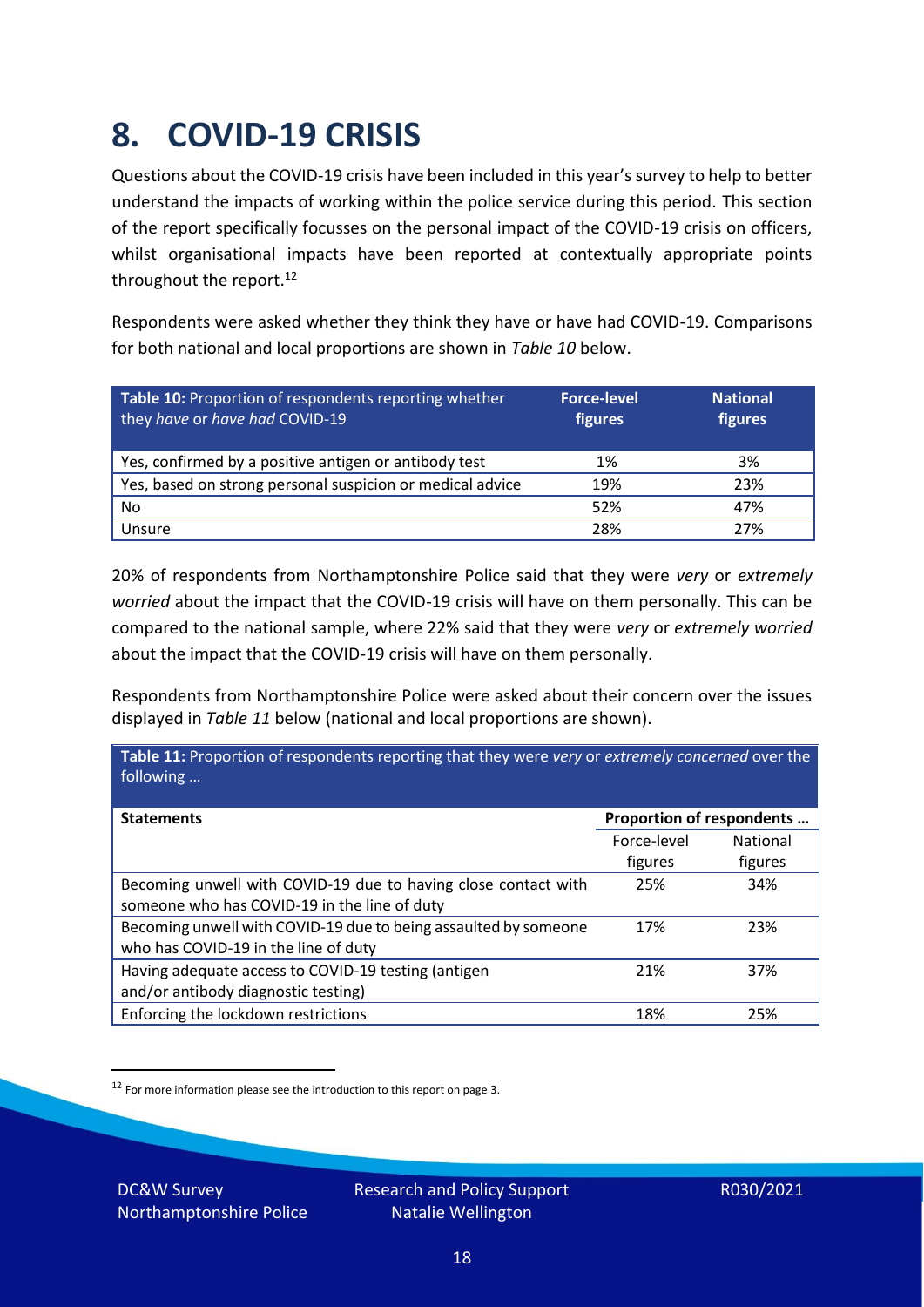Furthermore, 27% of respondents from Northamptonshire Police reported that they *disagreed* or *strongly disagreed* that they have all the equipment they personally need to protect them from COVID-19 whilst at work. This can be compared to the national sample, where 39% reported that they *disagreed* or *strongly disagreed* that they have all the equipment they personally need to protect them from COVID-19 whilst at work.

DC&W Survey Northamptonshire Police Research and Policy Support Natalie Wellington